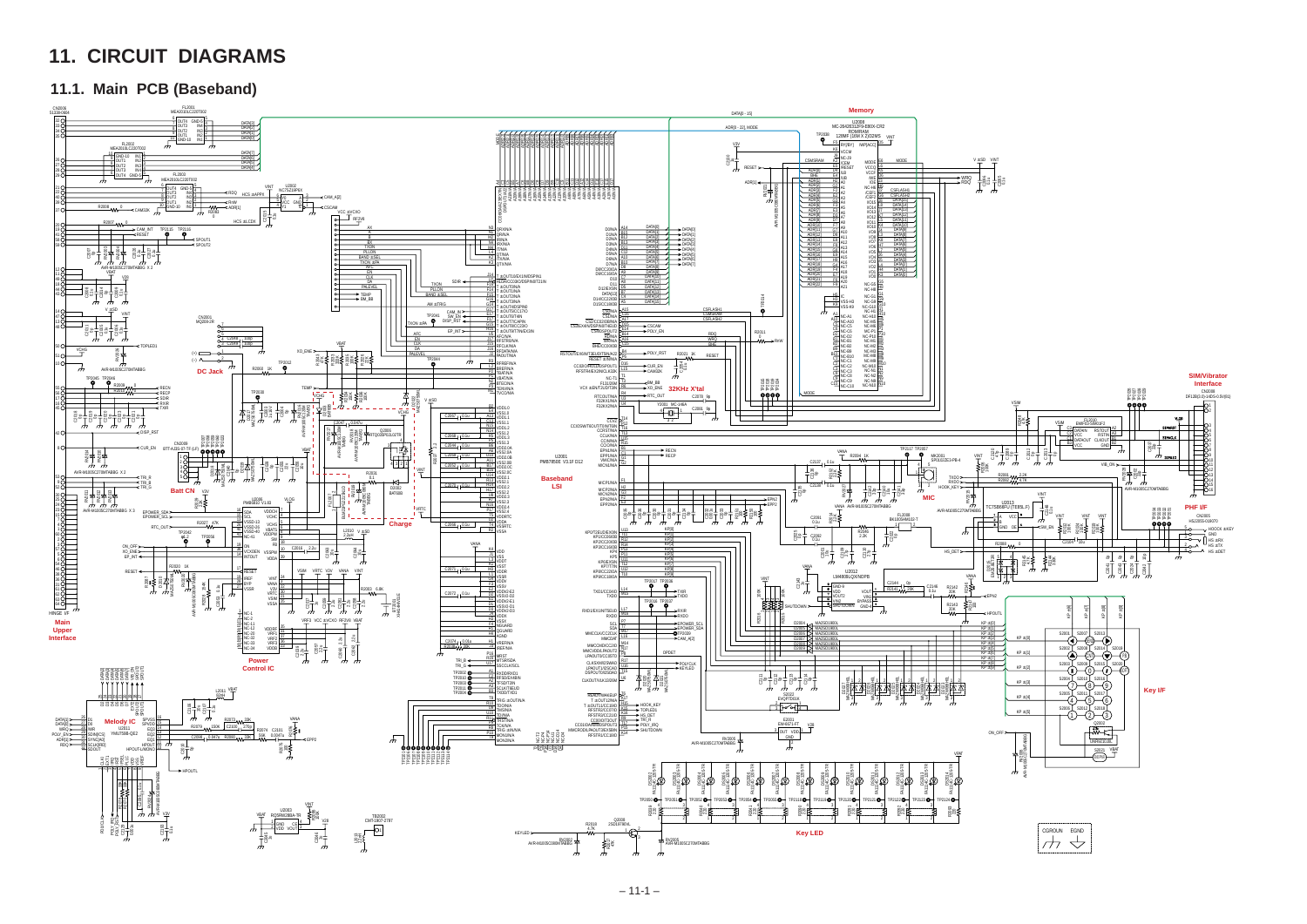## **11.2. Main PCB (RF Band)**

| <b>PARTS</b>            | NO.                           | $Ant-Sw$      |     |     |  |
|-------------------------|-------------------------------|---------------|-----|-----|--|
| ТX                      | $101 -$                       | Mode          | Vc1 | Vc2 |  |
| RX<br><b>SYN</b>        | $201 -$<br>$301 -$<br>$351 -$ | <b>GSM Tx</b> |     | н   |  |
| <b>TCXO</b>             |                               | IDCS TX       | н   |     |  |
| POWER SUPPLY<br>$101 -$ | <b>GSM/DCS Rx</b>             |               |     |     |  |

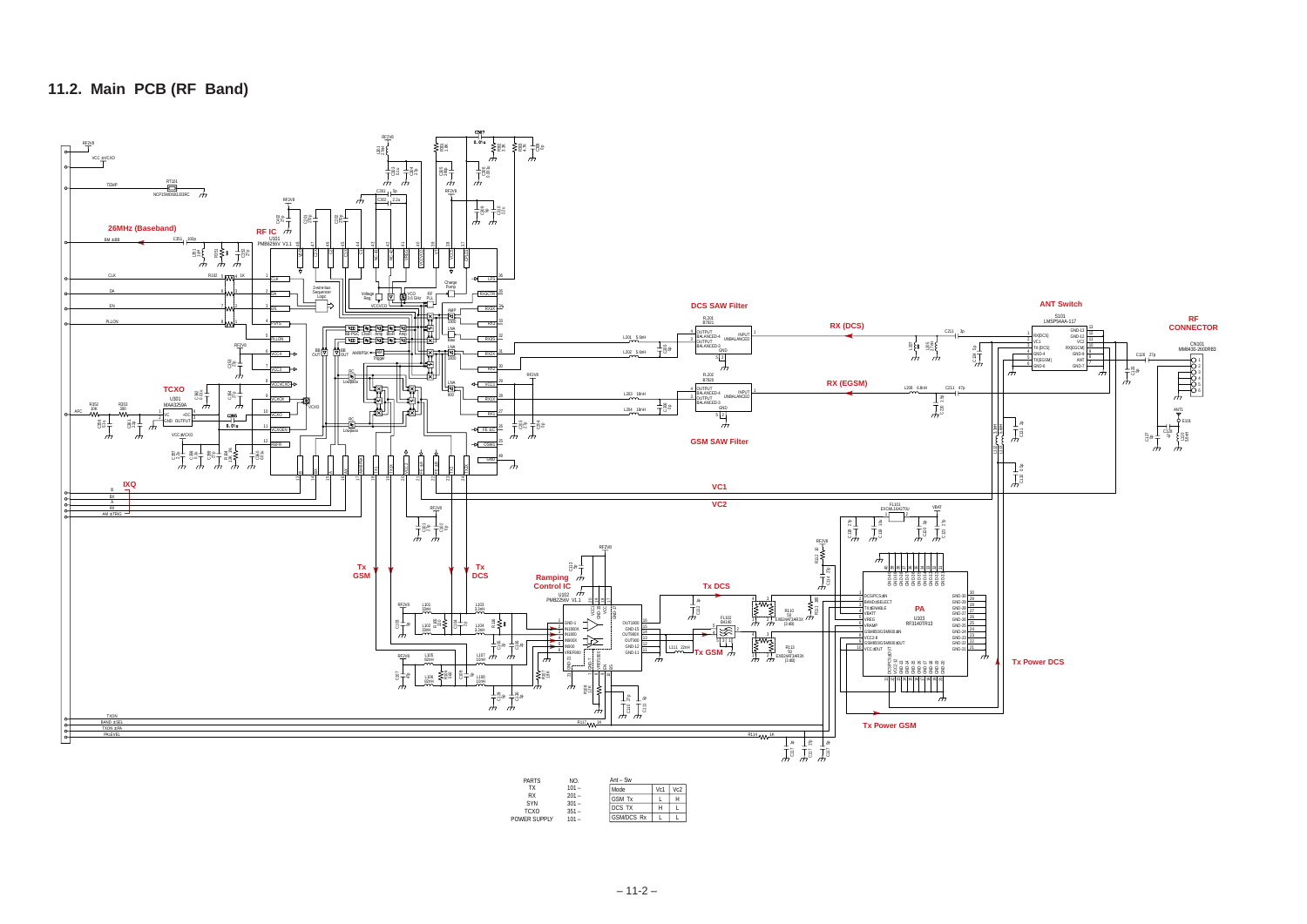#### **11.3. Upper Face PCB**

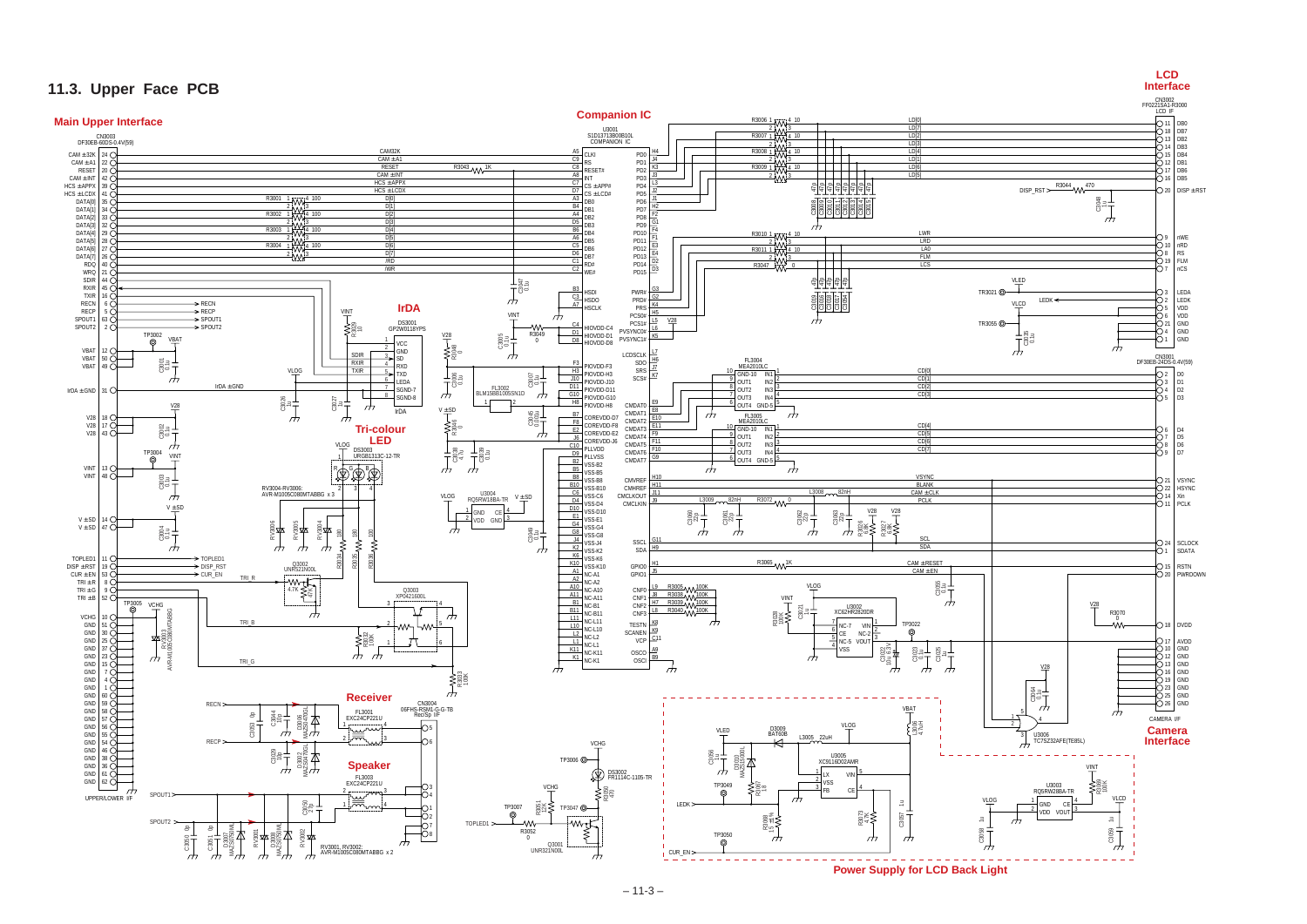### **11.4. Hinge PCB**

for UPPER UNIT



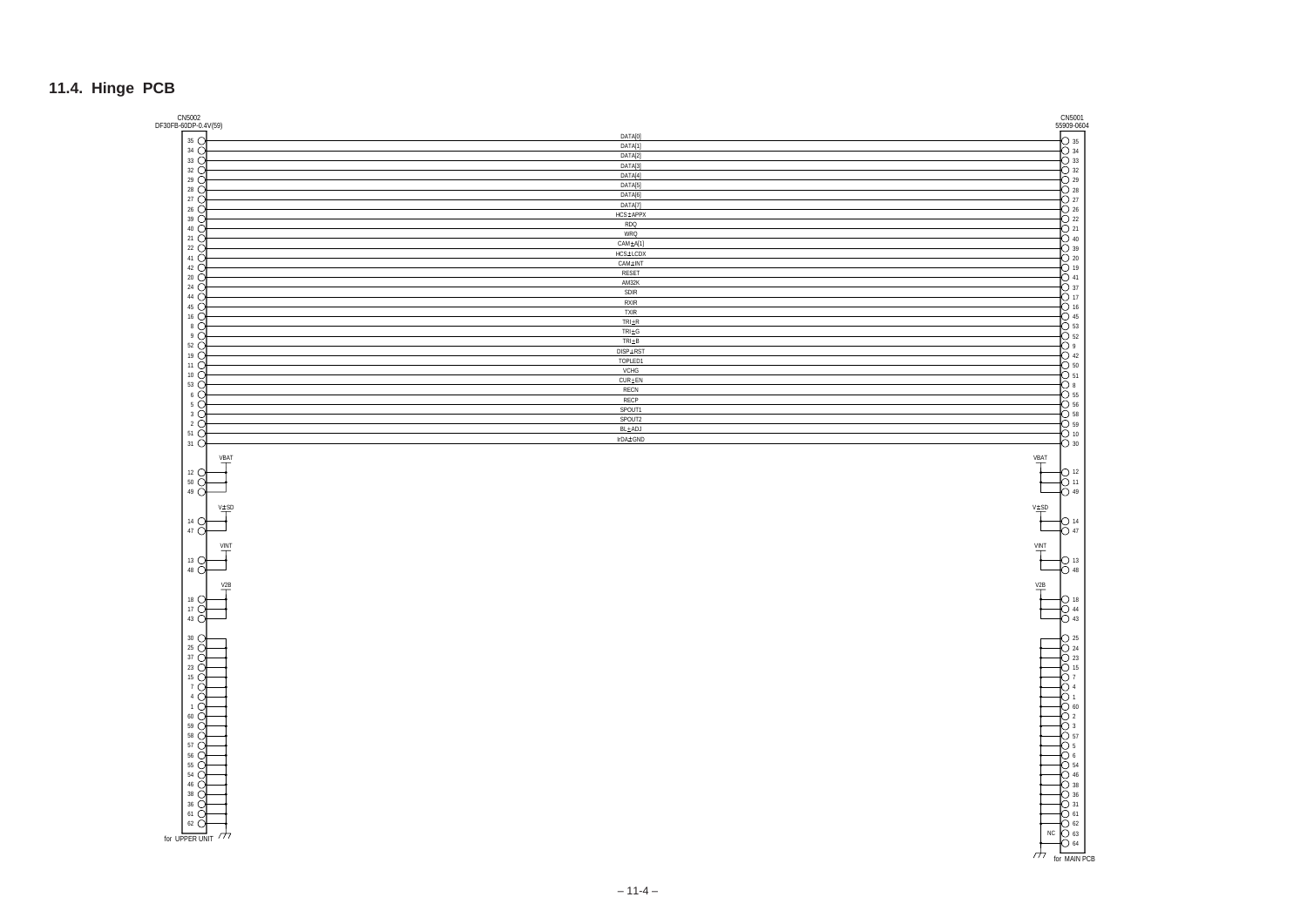**11.5. SIM PCB**

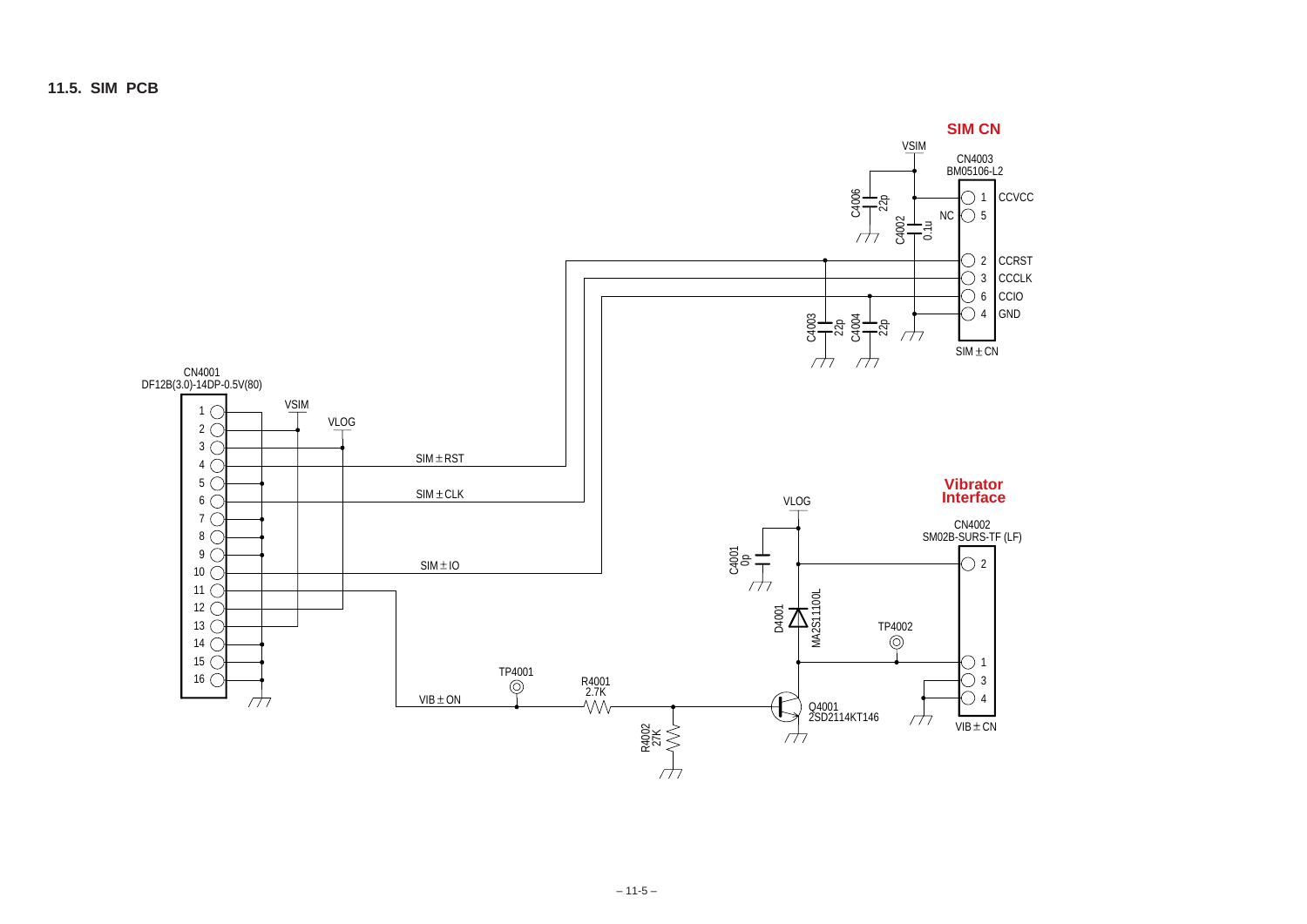### **12 LAYOUT DIAGRAMS**

12.1 Main Board

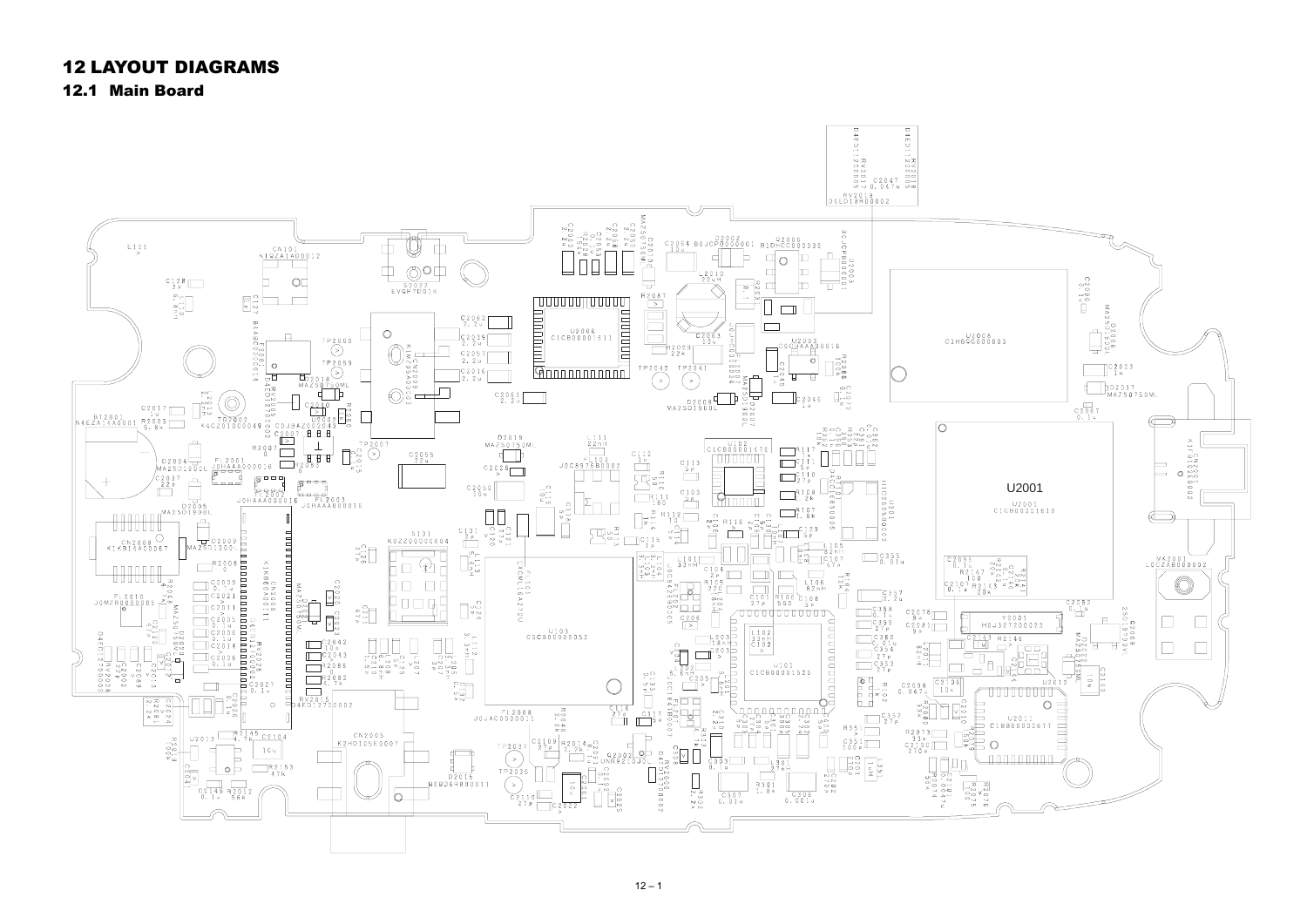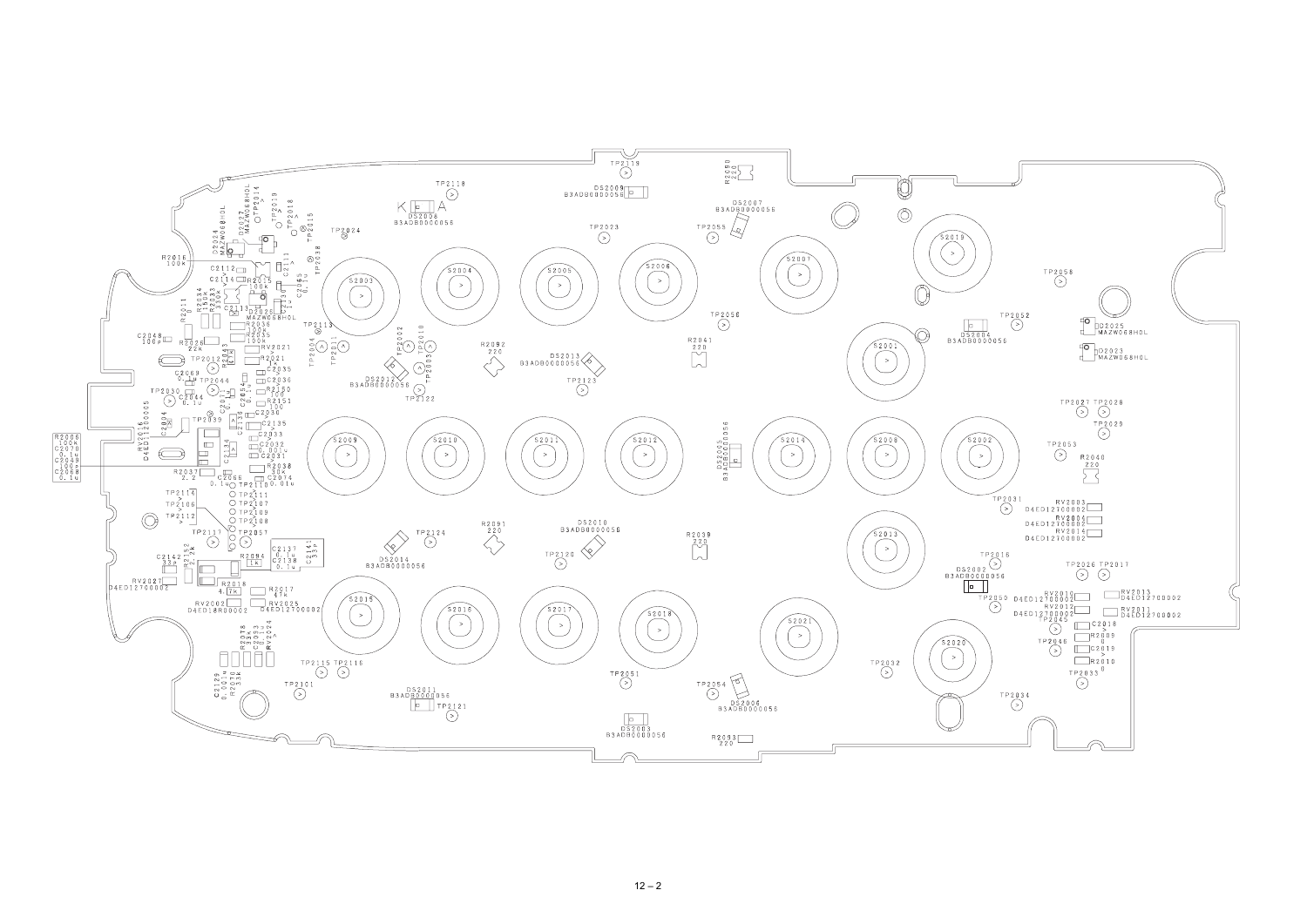| ㄱ ♡<br>⌒<br>د<br>ده ده<br>ιΙ<br>$\subset$ .<br>$\sim$<br>←<br>( / )<br>◯<br>$\overline{\phantom{a}}$<br>⊳<br>⊙ ω<br>- 3<br>◯<br>w<br>⌒<br>$\overline{\phantom{0}}$ | UJUUI |  |  |  |  |  |  |
|--------------------------------------------------------------------------------------------------------------------------------------------------------------------|-------|--|--|--|--|--|--|
|                                                                                                                                                                    |       |  |  |  |  |  |  |
|                                                                                                                                                                    |       |  |  |  |  |  |  |
|                                                                                                                                                                    |       |  |  |  |  |  |  |
|                                                                                                                                                                    |       |  |  |  |  |  |  |
|                                                                                                                                                                    |       |  |  |  |  |  |  |
|                                                                                                                                                                    |       |  |  |  |  |  |  |
|                                                                                                                                                                    |       |  |  |  |  |  |  |
|                                                                                                                                                                    |       |  |  |  |  |  |  |
|                                                                                                                                                                    |       |  |  |  |  |  |  |

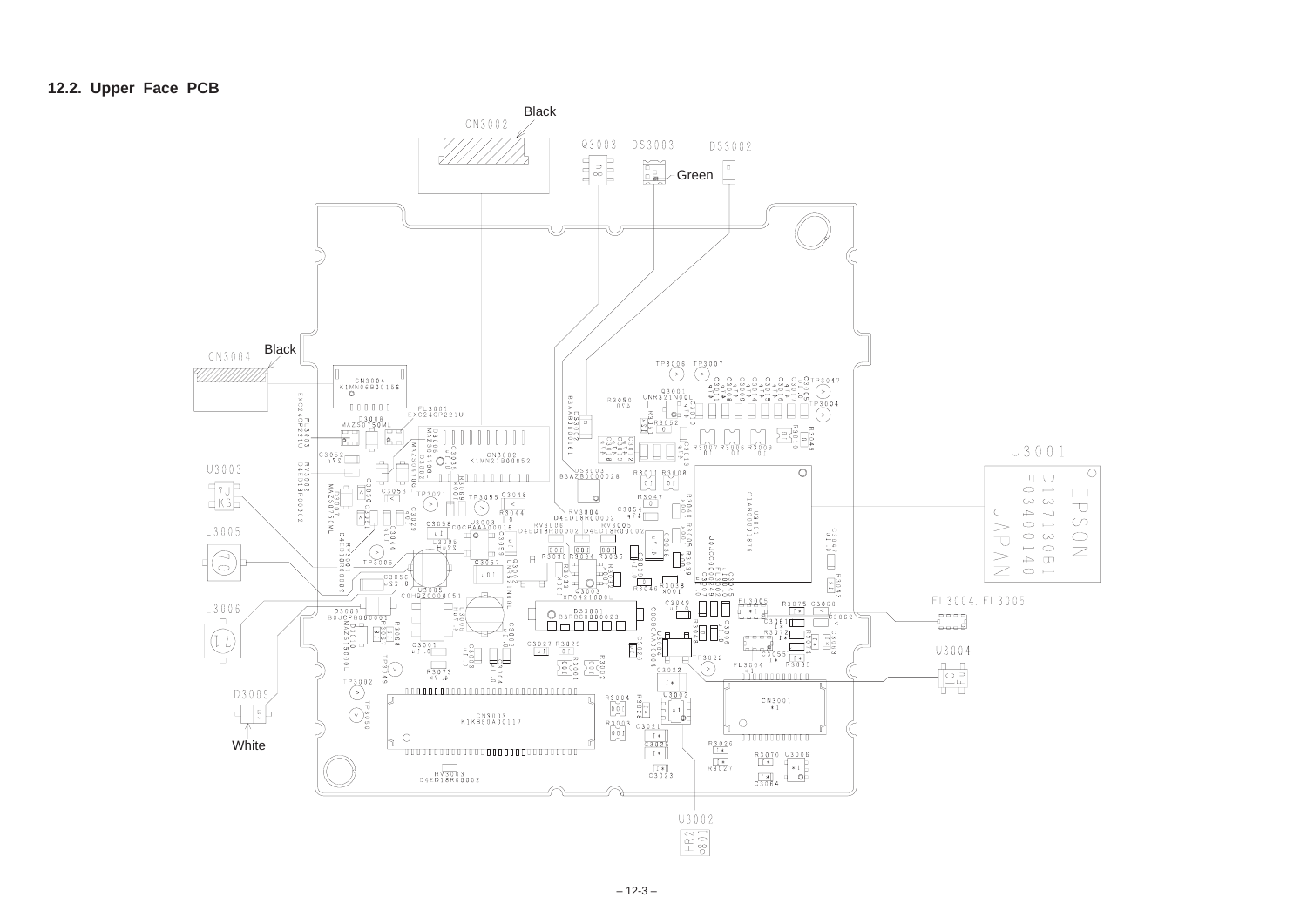